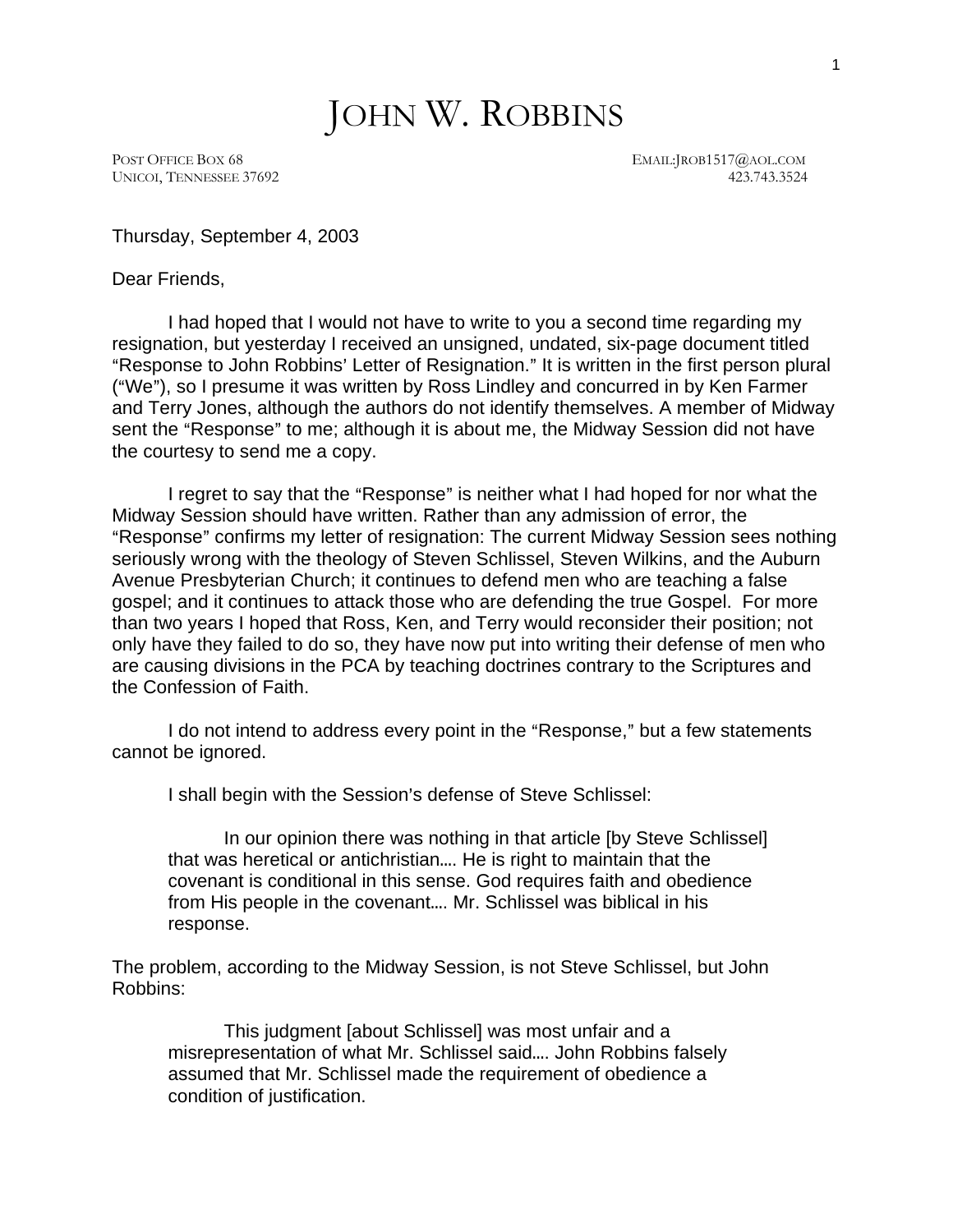Neither I nor the other signers of the letter to Schlissel made any such assumption. Mr. Schlissel explicitly asserted that there are "covenant conditions" that a justified sinner must meet or "perish." "Perish" is his word. In order to be finally saved, according to Schlissel, a believer must meet certain conditions (unfortunately Schlissel does not give a complete list). Schlissel makes "faithful obedience" a condition for retaining one's initial justification, which justification one can lose. For details, I refer you to the letter that Neil Smith, Joe Neumann, and I sent to Schlissel, published in the August 2002 *Trinity Review*, and posted at our website, www.trinityfoundation.org. Since then, Schlissel has made similar comments in other speeches and essays. He also affirmed his hearty agreement with Norman Shepherd (who is not a "Dr."), and who was removed from the faculty of Westminster Seminary in 1982 for his false teaching on justification and the covenant. Ross, and Ken as well, I believe, were Shepherd's students at Westminster Seminary.

Defending Schlissel's views, the Midway Session asserts that there are "many conditional statements in Scripture concerning the necessity of a continuing and abiding faith with its resultant obedience. These conditional statements are not speaking of Christ's work but the obedience of Christians to God."

I wish flatly to deny this assertion. There are no such conditional statements in Scripture in which the believer's "final salvation" is made to depend on his faithful obedience. As the *Westminster Confession* says,

They [Christians] may, through the temptations of Satan and of the world, the prevalency of corruption remaining in them, and the neglect of the means of their preservation, fall into grievous sins; and for a time continue therein: whereby they incur God's displeasure, and grieve his Holy Spirit; come to be deprived of some measure of their graces and comforts; have their hearts hardened, and their consciences wounded; hurt and scandalize others, and bring temporal judgments upon themselves, [yet] they whom God has accepted in his Beloved [Christ], effectually called and sanctified by his Spirit, can neither totally nor finally fall away from the state of grace; but shall persevere therein to the end, and be eternally saved [17.3,1]

God indeed commands all men to obey his law (I have never said differently, despite the impression the "Response" gives), but God does not hang our salvation on our obedience, which is always sinful, but on Christ's perfect obedience alone, contrary to the teaching of Schlissel that the Midway Session defends.

On the matter of Steve Wilkins, the Midway Session writes, "John Robbins posted a letter on his horror files of October 19 accusing Steve Wilkins of being a false teacher on whom the curse of God rests."

You can read that short October 19, 2002 article at our website; it does not mention Steve Wilkins. There is a reason for that: The Auburn Avenue Session is the body of men responsible for publishing N. T. Wright's lecture, and it does not sign its letters or documents. So I accused the Auburn Avenue Session of teaching a false gospel, which it does.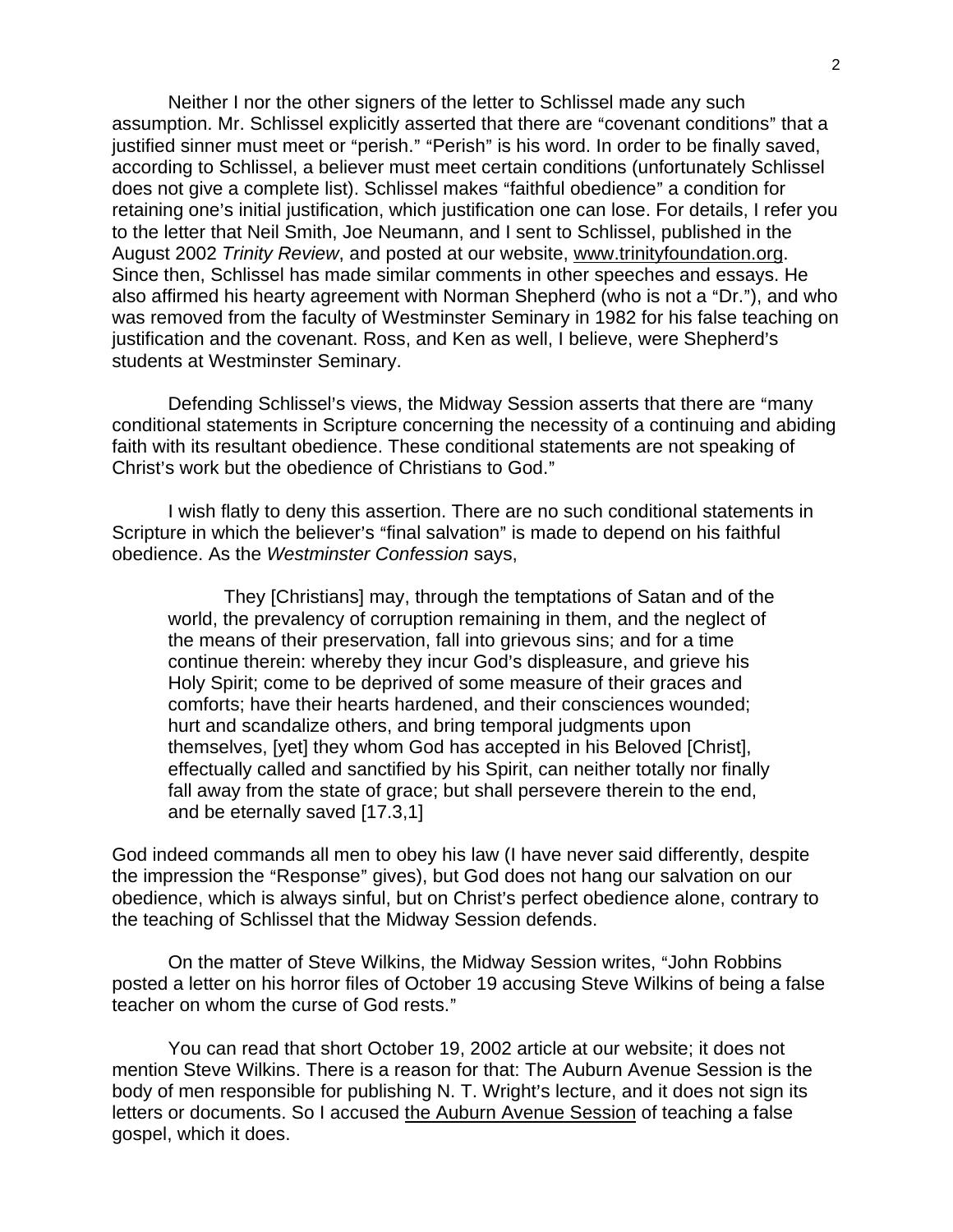In order to defend the Auburn Avenue Session against the charge of teaching a false gospel, the Midway Session must defend the apostate Anglican bishop, N. T. Wright, whose lecture the Auburn Avenue Session reprinted in their church newsletter. They half-heartedly do so, saying they do not recommend Wright generally, but also falsely asserting that Wright's lecture "was not a denial of justification by faith" and that my interpretation of it was "unfounded and wrong."

The Midway Session continues: "John Robbins said that it does not matter what they [the AAPC Session] affirm. Until they repent of what they have written, they remain false teachers."

Throughout church history, heretics have been willing to pay lip service to sound doctrine. What discloses their beliefs is their refusal to retract statements contrary to the Bible. That is what defines a heretic—an obstinate refusal to retract error—and that is what the AAPC Session has done.

But the Midway Session calls the Auburn Session "orthodox on the doctrines of salvation and justification."

Well, you be the judge. Here are some statements from the "Summary Statement" of Faith" adopted by the Auburn Avenue Session:

By baptism one is joined to Christ's body, united to him covenantally, and given all the blessings and benefits of his work.... This does not, however, grant to the baptized [person] final salvation; rather it obligates him to fulfill the terms of the covenant....

Every baptized person, according to the AAPC, is given "all the blessings and benefits" of his [Christ's] work." What are those blessings and benefits? The *Westminster Confession, echoing Scripture, lists forgiveness of sins, the imputation of Christ's* righteousness, effectual calling, regeneration, faith, justification, adoption, sanctification, and much more, including "an everlasting inheritance in the kingdom of Heaven" (8.5). These blessings and benefits of Christ's work are given to all who are baptized, according to the AAPC. There is neither Scriptural nor Confessional support for such an assertion of baptismal regeneration, baptismal justification, and baptismal forgiveness of sins. These are Roman Catholic doctrines.

But notice the one thing that all who are baptized do not receive: "final salvation." Despite saying that all the blessings and benefits of Christ's work are given to all baptized persons, the Auburn Statement denies that all baptized persons are finally saved. This can only mean that "final salvation" is not one of the "blessings and benefits of Christ's work." Thus the Auburn theology is an attack on Christ and the sufficiency of his perfect work for the salvation of believing sinners.

Furthermore, the clause "it [baptism] obligates him [the baptized person] to fulfill the terms of the covenant" means that "final salvation" is received only after the baptized person has satisfactorily performed all the terms of the covenant. According to the Auburn theology, one can be regenerate, be given new life by the Holy Spirit, exercise faith, be numbered among the elect, and be initially justified, receiving "all the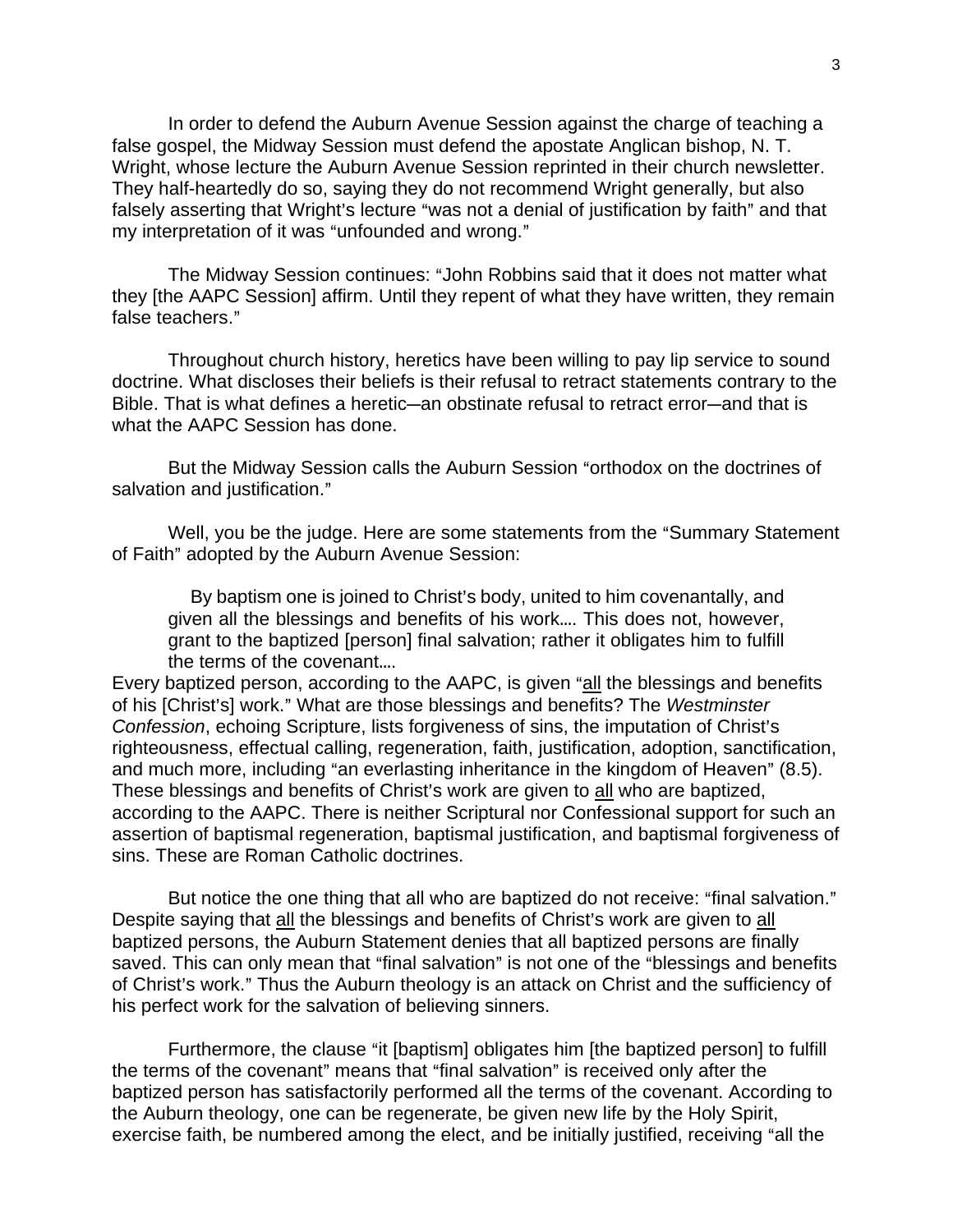blessings and benefits of Christ's work," and still go to Hell. This means that Christ is not the Saviour. Our performance makes the difference between Heaven and Hell. "Final salvation" depends on the baptized person's "fulfilling the terms of the covenant." The Auburn theology changes the covenant of grace into a covenant of works, in which the sinner must perform faithfully in order to be saved at the Last Judgment. Christ's work is not sufficient for his "final salvation."

The Auburn Avenue Summary Statement of Faith continues:

In some sense, they [all baptized persons] were really joined to the elect people, really sanctified by Christ's blood, really recipients of new life given by the Holy Spirit....

Thus all baptized persons are "really joined to the elect," "really sanctified by Christ's blood," and "really recipients of new life given by the Holy Spirit." But not all who are thus elect, sanctified, and made spiritually alive will be saved. Some will be cut off, some will become reprobate, and some will lose the new life given them by the Holy Spirit, because their works are lacking. It is their faithful obedience that makes the difference between final salvation and damnation. This is a denial of the Biblical doctrine of salvation, and an affirmation of Catholic works-righteousness.

The AAPC Summary Statement continues:

Some persons, not destined for final salvation, will be drawn to Christ and His people only for a time. These, for a season, enjoy real blessings, purchased for them by Christ's cross and applied to them by the Holy Spirit through Word and Sacrament.... Saul received the same initial covenantal grace that David, Gideon, and other men who persevered in faith received, but he did not receive the gift of perseverance....

Please note that some of the reprobate (those "not destined for final salvation") will "enjoy real blessings purchased for them [the reprobate] by Christ's cross and applied to them [the reprobate] by the Holy Spirit through Word and Sacrament." Please note that they receive the same grace as those who are finally saved. So Christ died for the reprobate as well as for the elect, purchasing for them "real blessings," which include "new life" and "sanctification." Gone is the Reformed doctrine of a definite atonement, as well as the doctrines of the preservation of the saints (see chapter 17 of the Westminster Confession), and the efficacy of Christ's work (see chapter 8).

The AAPC Summary Statement also means that perseverance is not one of the blessings and benefits of Christ's work, for the Auburn Avenue Session asserts that all baptized persons receive all those blessings and benefits, yet some baptized persons do not receive the gift of perseverance. They receive "the same initial covenantal grace" as those who are finally saved, but that "initial grace" is not sufficient for salvation. The Auburn theology makes the covenant of grace an external (they like the word "objective"), ineffective, empty shell, contrary to *Jeremiah* 31:31-34.

These are the men the Midway Session says are "orthodox on the doctrines of salvation and justification."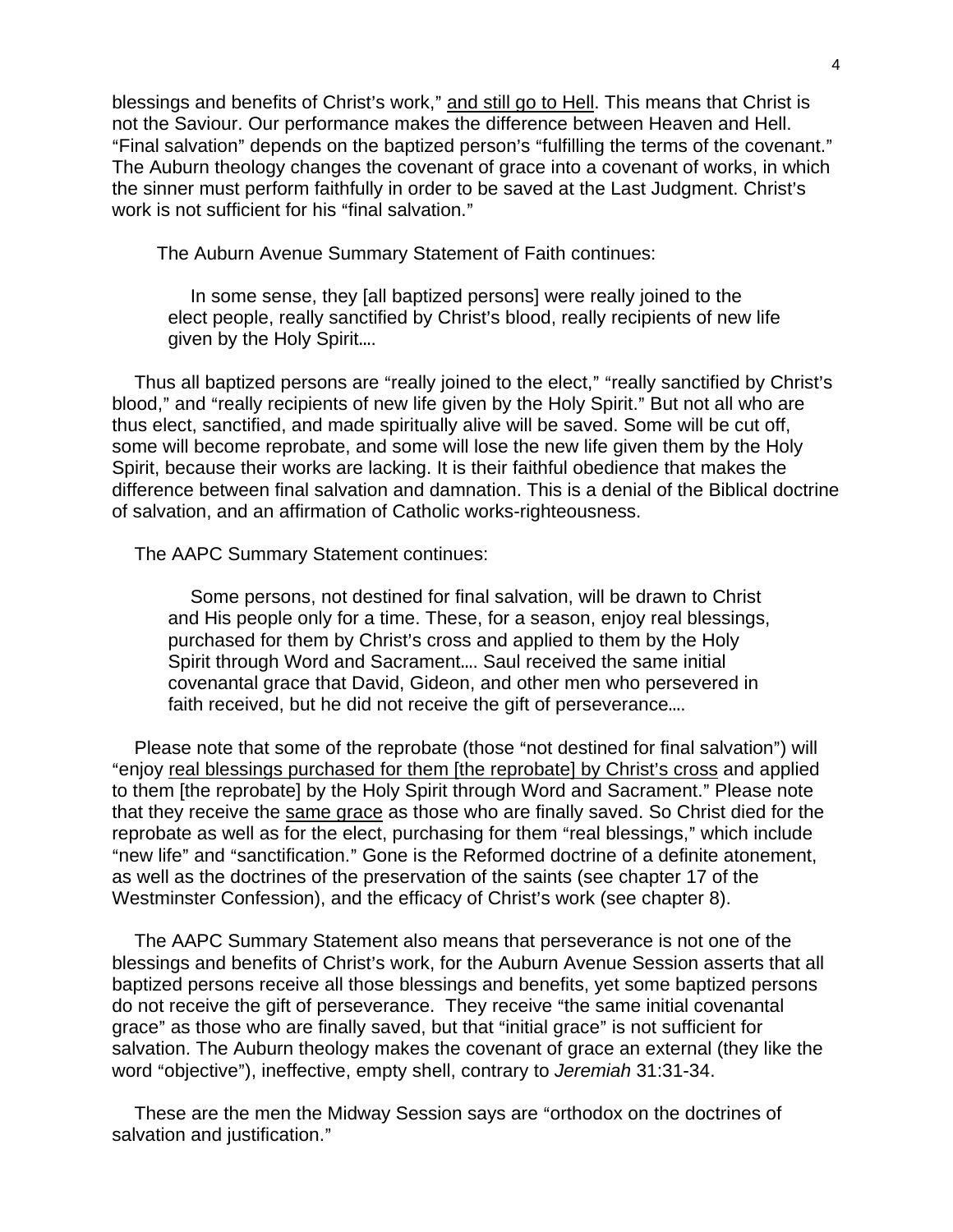While strongly defending those teaching baptismal regeneration and a losable salvation, the Midway Session continues to accuse me of "basic unfairness" and "extrapolations," and it fails to present evidence supporting either accusation.

According to the Midway Session, I have "accused Great Commission Publications (GCP) of denying justification by faith alone." The "Response" does not quote my words. It simply makes an assertion. Unlike the Midway Session, I am always careful to quote the words of the men and publications I criticize. (That is why I transcribed two of Ross' sermons in which he was teaching error on the covenant and baptism. This is what an Elder is supposed to do.)

By its remark, the Midway Session is apparently referring to a short essay posted at The Trinity Foundation's website in which I quote GCP's own words, printed on the backs of thousands of church bulletins distributed at hundreds of churches, including Midway, asserting that someone who believes the Westminster Confession can be a "fake." The anonymously published GCP essay attacks belief of the Gospel, for it does not say "profess the Westminster Confession" or "recite the Shorter Catechism," but "believe the Westminster Standards." The GCP essay does not merely decry insincere profession or mere memorization of the Catechism, but attacks belief of the Gospel. Since the director of the GCP obstinately refused to disclose who wrote the anonymous essay, a reader can only hold the organization itself responsible for publishing the attack. GCP has yet to apologize for publishing its cunning attack on faith, the Gospel, and the Westminster Confession.

Midway Session says, "his [Robbins'] evaluations and conclusions about Andrew Sandlin were unkind and wrong"—and offers not a scintilla of evidence to support this accusation.

The "Feast Day of St. Augustine" celebrated by the Auburn Avenue Church, we are now told, was a "joke." So it is humorous to describe church picnics as idolatrous feasts? There is nothing humorous about idolatry, especially when the church playing the "joke" has adopted a quasi-Romanist soteriology.

The Midway Session says that it was "the session's concern over John Robbins" methodology" that was a "major reason for disharmony in the session." But this sixpage "Response" shows that it is not primarily my methodology but my conclusions with which the Session strongly disagrees. The Midway Session thinks men teaching a false gospel are "orthodox on the doctrines of salvation and justification." It was Ross', Ken's, and Terry's defense of men teaching a false gospel that was the "major reason for disharmony in the Session."

The Midway Session asserts that "It is not John Robbins' prerogative to make judgmental pronouncements on others concerning heresy and apostasy." The Session then quotes the Shepherding Committee saying the same thing: "That entity which inherits the responsibility to rebuke sharply and even to declare men by name as heretics is not one man or one independent entity operating alone. The Church itself has inherited this responsibility." Neither the Midway Session nor the Shepherding Committee cites any Scripture to support their opinion, for good reason: There is none.